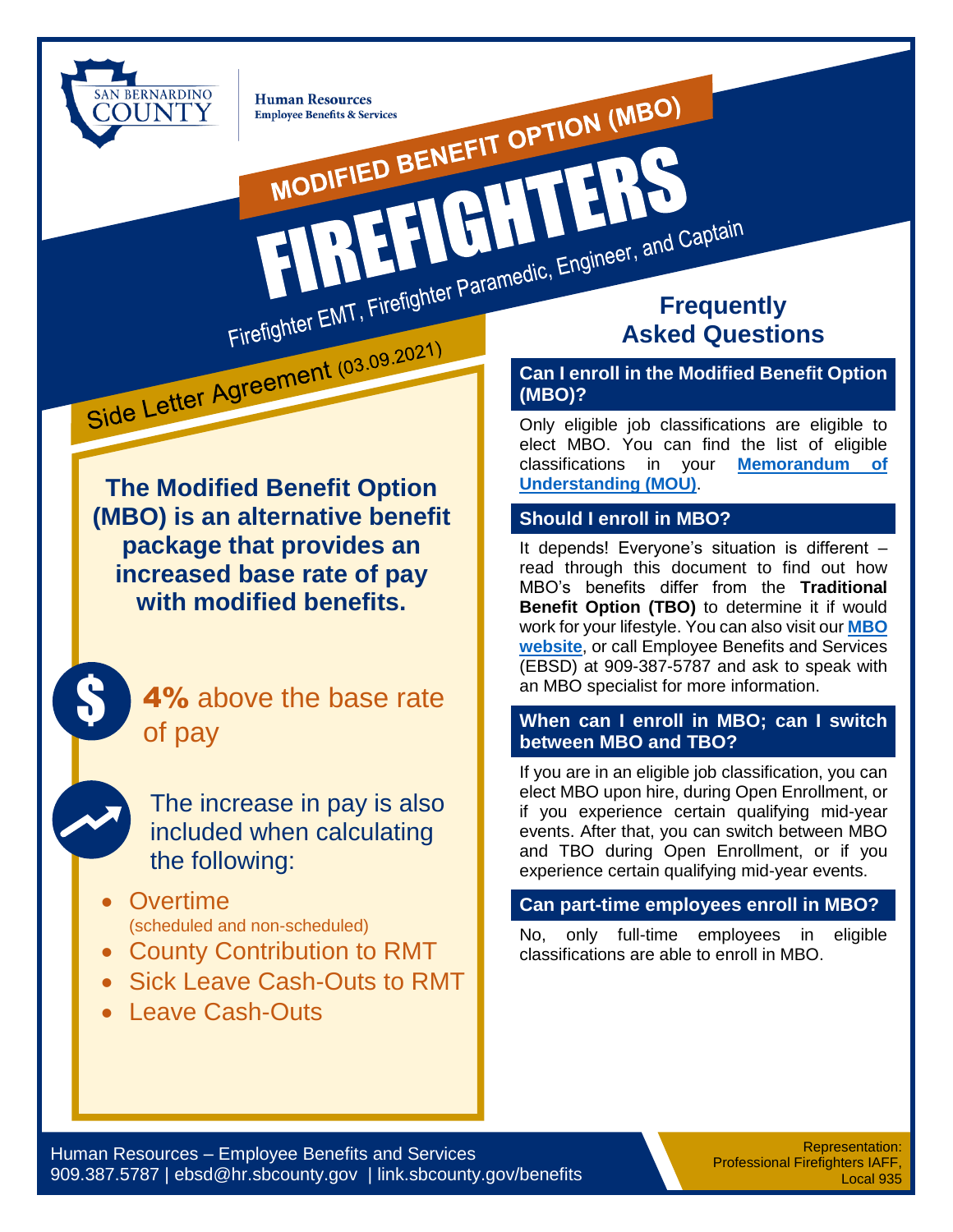

#### **HEALTH BENEFITS**

**The County provides Premium Subsidies biweekly to help offset the cost of your medical and dental premiums.**



### **MEDICAL PREMIUM SUBSIDY**

*Effective July 17, 2021*

|                                  | <b>TBO</b>        | <b>MBO</b> |
|----------------------------------|-------------------|------------|
| <b>Emp-Only</b>                  | \$181.16 \$128.62 |            |
| $Emp + 1$                        | \$384.09 \$314.95 |            |
| Emp +2 or more \$526.08 \$431.39 |                   |            |

#### **MEDICAL OPT-OUT/WAIVE**

If you have other employersponsored group coverage and do not enroll in the County's medical plans, you will receive an extra \$20 per pay period.



#### **VISION PREMIUMS**

No Cost for Employee-Only Coverage.

#### Purchase dependent coverage for a low biweekly cost:  $Emp +1$  \$3.16

**Emp +2** or more \$8.81

| <b>LEAVE PROVISIONS</b> |                                                                                                                            |                                                                                                            |
|-------------------------|----------------------------------------------------------------------------------------------------------------------------|------------------------------------------------------------------------------------------------------------|
|                         | <b>TBO</b>                                                                                                                 | <b>MBO</b>                                                                                                 |
| <b>Vacation</b>         | 112-224 hours per<br>year<br>Cash-out option up to 112<br>hours per year if 112 hours<br>of Vacation used in prior<br>year | <b>See PTO</b><br>Cash-out option up to<br>112 hours per year if<br>112 hours of PTO used<br>in prior year |
| Sick                    | 5.15 hours per pay<br>period                                                                                               | <b>See PTO</b>                                                                                             |
| <b>Holiday</b>          | 155 hours per year<br>Cash-out option up to 155<br>hours per year                                                          | 143 hours per<br>year<br>Cash-out option up to<br>131 hours per year                                       |
| <b>Bereavement</b>      | Up to 72 hours per<br>occurrence                                                                                           | Same as TBO                                                                                                |

**The MBO offers flexible Paid Time Off (PTO) in lieu of separate use-specific leave accrual such as annual and sick leave.**

#### **Paid Time Off (PTO) for MBO**

#### **After 13 & through 104 Pay Periods**

Accrual: 6.92 hours/pay period Max. Unused Balance: 270 hours Max. PTO + VAC\*: 286 hours

#### **Over 104 & through 234 Pay Periods**

Accrual: 9.08 hours/pay period Max. Unused Balance: 356 hours Max. PTO + VAC\*: 381 hours

#### **Over 234 Pay Periods**

Accrual: 11.23 hours/pay period Max. Unused Balance: 440 hours Max. PTO + VAC\*: 493 hours

*\*Employees who switch from TBO to MBO and have unused vacation time.*

This document provides a summary of benefit provisions contained in the MOU. If there is any discrepancy between this document and the MOU, the MOU provisions will prevail.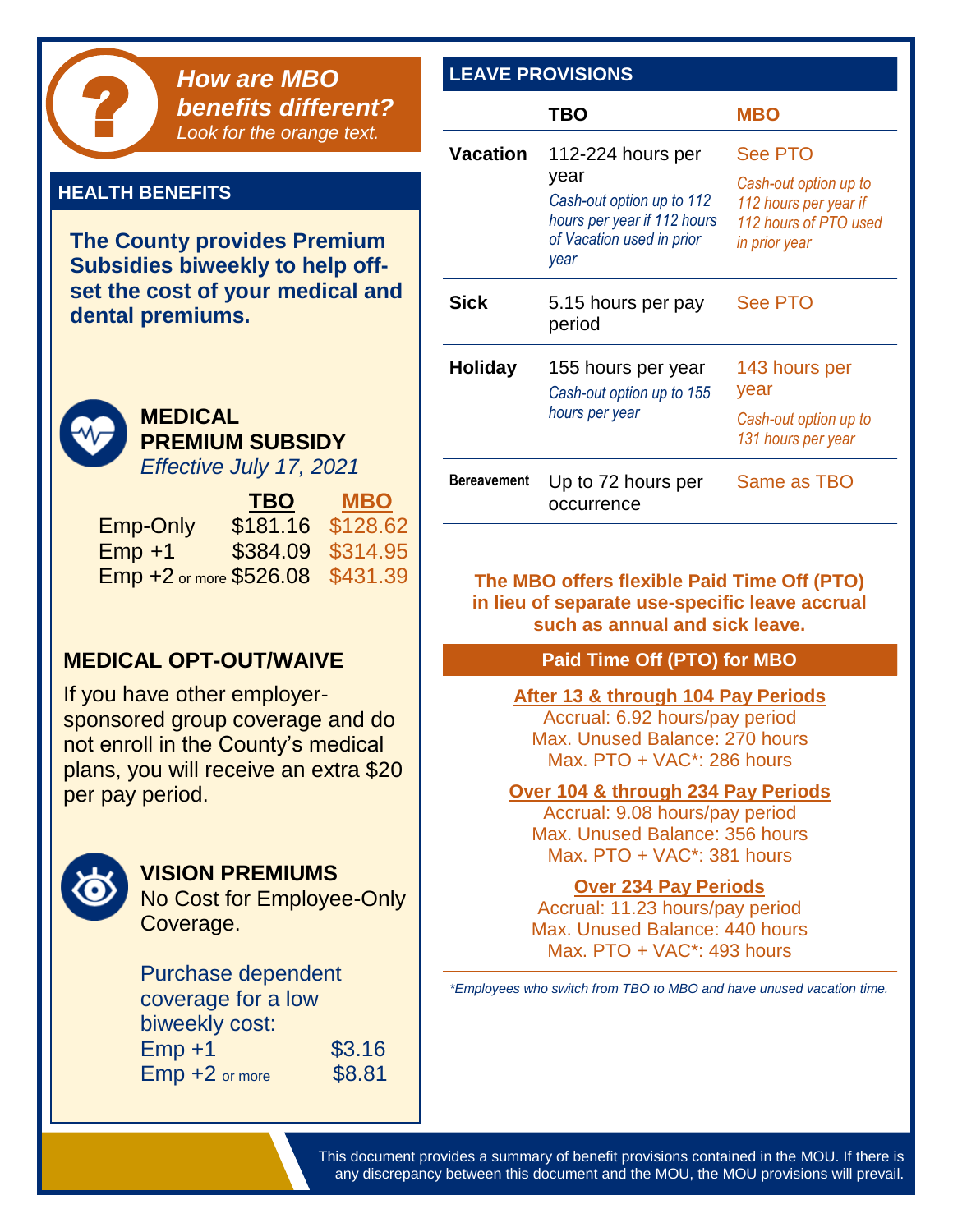# *Employees are our*

#### **COUNTY-PAID BENEFITS**

#### **SHORT-TERM DISABILITY**

Administered by Local 935

#### **BASIC TERM LIFE INSURANCE**

Not Eligible

#### **UNIFORM ALLOWANCE**

\$450 per year

#### **RETIREMENT**

#### **SBCERA Retirement Formulas**

*Reciprocity provisions may apply*

- **Tier I** 3.0% AT AGE 50 *Hired PRIOR to Jan 1, 2013*
- **Tier II** 2.7% at age 57 *Hired ON or AFTER Jan 1, 2013*

#### **457(b) Deferred Compensation**

Auto-enrolled upon hire at 1% contribution of base salary.

#### **Retirement Medical Trust (RMT)**

#### **County Contribution**

(Based on continuous years of service):

1-9 years = 1.00% of biweekly base salary 10-15 years = 1.75% of biweekly base salary  $16+$  years = 2.75% of biweekly base salary

#### **Sick Leave Conversion**

Upon separation, eligible to convert a portion of your sick leave into the RMT upon attaining 10+ years of participation with SBCERA and/or other public retirement

MBO enrollees are NOT able to convert PTO balance into the RMT. Unused PTO hours will be paid out in accordance with your MOU.

#### *most valuable resource.* **VOLUNTARY PARTICIPATION PROGRAMS**

| Supplemental<br>Term Life<br><b>Insurance</b>            | Have financial security with extra<br>term life coverage for yourself and<br>your family with coverage up to<br>\$700,000. |
|----------------------------------------------------------|----------------------------------------------------------------------------------------------------------------------------|
| AD&D<br><b>Insurance</b>                                 | Not Eligible                                                                                                               |
| <b>FSA</b>                                               | Pre-tax account for qualified health<br>care expenses up to \$2,750<br>annually.                                           |
| <b>DCAP</b>                                              | Pre-tax account for qualified<br>dependent care expenses up<br>to \$5,000 annually.                                        |
| 529 Savings<br>Plan                                      | Invest for future educational<br>expenses with tax-free earnings.<br>Contact Voya to enroll.                               |
| <b>Combined</b><br>Giving                                | link.sbcounty.gov/CombinedGiving<br>Give back to the community via one-<br>time or ongoing payroll deductions.             |
| Commuter<br><b>Services</b>                              | link.sbcounty.gov/rideshare<br>Help the environment, reduce traffic,<br>save money and earn rewards with<br>your commute.  |
| <b>Employee</b><br><b>Discounts</b>                      | link.sbcounty.gov/EmployeeDiscount<br>Save big at hundreds of national<br>and local merchants.                             |
| Wellness<br>Program                                      | link.sbcounty.gov/wellness<br>Information, resources and rewards<br>to support your healthy lifestyle.                     |
| <b>Employee</b><br><b>Assistance</b><br>Program<br>(EAP) | link.sbcounty.gov/eap<br>Confidential expert support and<br>resources available at any time, at<br>no cost to you.         |